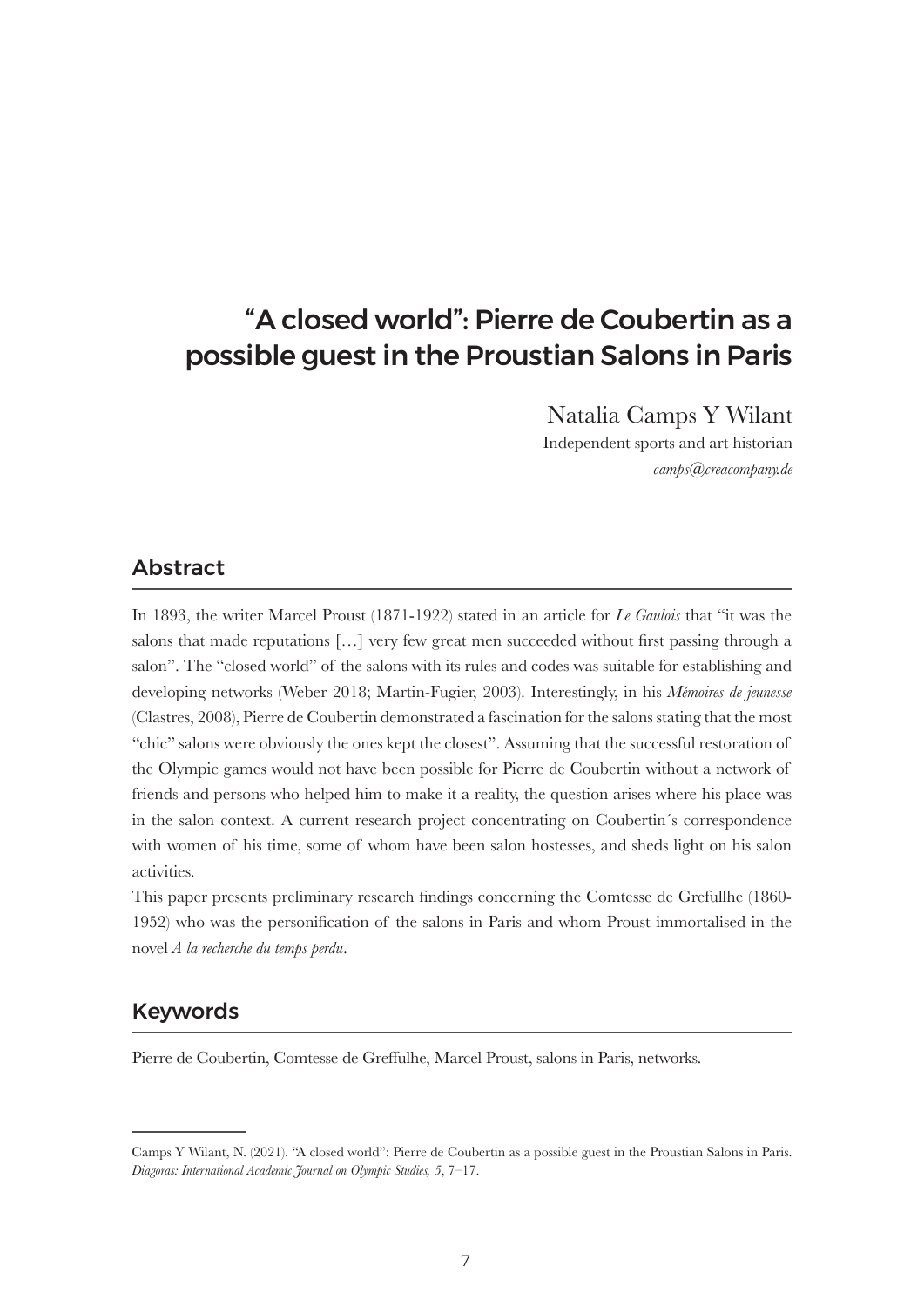#### Introduction

"If one could only peer beneath the roofs of Paris's most beautiful hôtels, how amusing and charming it would be to see the graceful agitation of the beautiful women inside who are getting ready. As the weather is fine, their victorias await them by the front door in the courtyard, and before long, a hundred coachmen in different parts of town will be given the same address, gliding through warm, sunny streets […] The first guests are starting to arrive, and Mme Greffulhe places them along the walls in the great reception room of the hôtel, keeping the middle on the salon free and clear for the arrival and progress of His Majesty" (Marcel Proust, 1902).

These lines in Le Figaro in 1903 were only one example of the articles in the daily press in Paris in the nineteenth century and twentieth century. The readership was eager to hear about the exclusive guest list, the vast mansions, the elegant dresses and suits, and to get a peek into the "closed world" of the salons. Started as social gatherings in the seventeenth century, the salons became increasingly important as places of power, money and influence over the centuries. The guests had different backgrounds, and among them were aristocrats, politicians, and intellectuals and celebrities. A mixture offering the perfect "soil" for building networks and influencing careers.

This paper is a first attempt to contextualize Pierre de Coubertin in Paris's salon world. It addresses whether Coubertin had attended the salons and, if this had been the case, which evidence exists, therefore.

The introduction explains its main structures and mechanisms to better understand the salon as a "closed world". The sources used,

therefore, were the salon research findings by the historians Anne Martin-Fugier (2003) and Petra Dollinger (2019) as well as by the scholar and Pulitzer price finalist Caroline Weber (2018). In addition, the novel A la recherche du temps perdu by Marcel Proust (1871-1922) provides a first-hand account of his time. At the same time, Proust's narration enables the presentation of the Comtesse de Greffulhe (1860-1952), a well-known hostess. The section explains how she built her image and mentions some guests.

The Comtesse's network opens the way for tracing Pierre de Coubertin's relation to the salons in the next section. Unfortunately, there is not much evidence for his family's activities there, but, in contrast, his Memoires de jeunesse (Clastres, 2008) evidence his attendance at Paris's salons and mention the Comtesse de Greffulhe.

Coubertin's mentioning coincides with a recent research project about the Baron's correspondence with women of his time. The preliminary findings discovered evidence that he and the Comtesse knew each other, met and have been in contact over many years.

In ending, the paper presents open questions that future research needs to address.

#### The salon world in Paris

"A salon is first a woman, primarily a witty woman" (Martin-Fugier, 2003, p.8).

In the nineteenth and twentieth century the members of the Parisian high society lived the salon tradition. In social gatherings, always hosted by women, the guests met to make conversation, sometimes to dine together, listen to concerts or dance. The activities were enjoyable, and the guest's challenge was to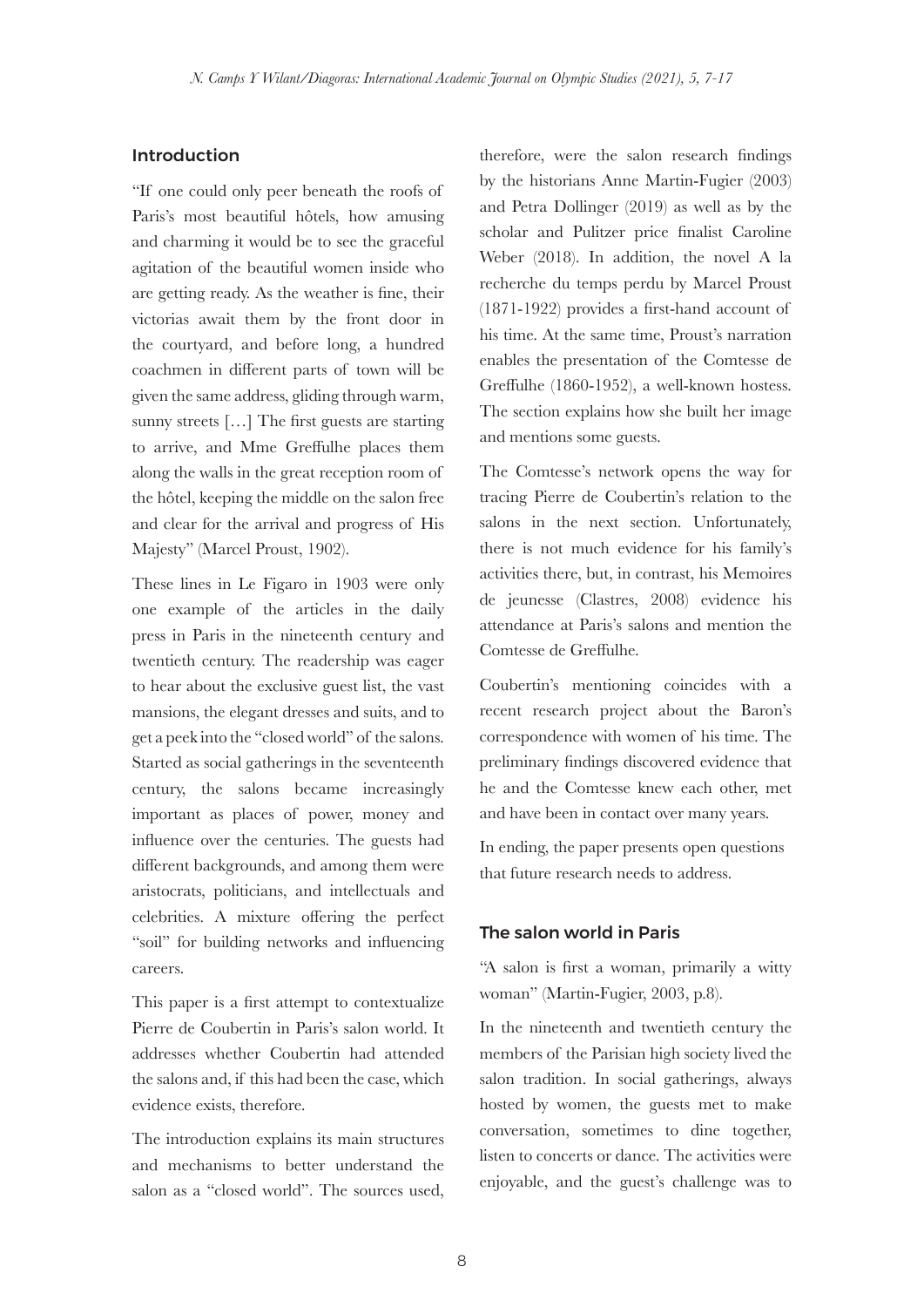make it to the list and receive an invitation card.

Intensive research about the salons unveiled that the guests had been exclusively admitted into this "closed world" when mastering the codes of practices and language transferred by the right background and the appropriate education. Thus, once a hostess accepted a person, he or she became part of an (endless) series of invitations. And for the ladies, this meant that they had a new name on their guest lists to whom they wrote a counter-invitation.

In the seventeenth century, the gatherings in the "salon bleue" in the house of the Marquise Catherine de Vivonne de Rambouillet (1588–1665) laid the setting and rules for an event that would become a tradition over the centuries. Nevertheless, it was not until the eighteenth century when the French moralist Nicolas Chamfort (1741-1794) used the term salon for social conversational gatherings the first time. One of the rules was that each hostess had a particular day in the week, as Weber (2018, p. 175) explained [...] a salon was held in the drawing-room of a lady's house, usually once a week on her chosen "day". The habitués were known in society – and by hearsay, in the press – as the hostess's inner circle. When that circle was very small and selective, it was reputed to be a "closed" salon: the gold-standard of mondain prestige".

Moreover, according to Dollinger (2019, n.p.), it was the hostess who influenced the salon's directions and reputation because "it was she, whom one wished to meet and talk to, who was in demand in her various roles (which she had to play and, where necessary, to improvise), and who was also responsible for the tone and the spirit of the salon".

The salon research also unveiled information concerning the incentives and functions of the salons. According to Martin-Fugier, the guests benefited from enjoying the conversations with like-minded people, from creating an exchange between artists and patrons, from "finding an audience", from "networking", and from "advancing a career" (Martin-Fugier, pp. 142-6). Dollinger (2019) attributed three functions to the salons. Their purpose was to "cultivate a humanistic, aristocratic lifestyle", to provide a "feminine free space", and to offer a "sphere of influence, whether in the area of intellectual creativity or politics".

Consequently, each salon focused on one topic such as literature, art or moral affairs, without neglecting the others and developed its topics over the years. In the 1820s, political interest grew and led to the creation of political salons. During the Third Republic (1870-1940), the variety of salons was at its peak, but the activities declined after the First World War. The abolition of the monarchies in many countries influenced the process because some guests lost their ranks and reputations. Another reason was the interest of the hostesses in topics "outside the house" and consequently, they started to lead a more independent lifestyle.

Concerning the salon's challenges, nobody observed the salon world in Paris, its actors and encounters in more detail and more critical but the contemporary Marcel Proust (1871-1922), the first child of a Franco-Jewish family. His father being a doctor, the affluent family lived first in the Boulevard Malherbes and allowed Marcel to study at the Sorbonne. He graduated in law as early as 1893 and got a philosophy degree in 1895. Being an outsider by birth, his entry ticket to the salons' closed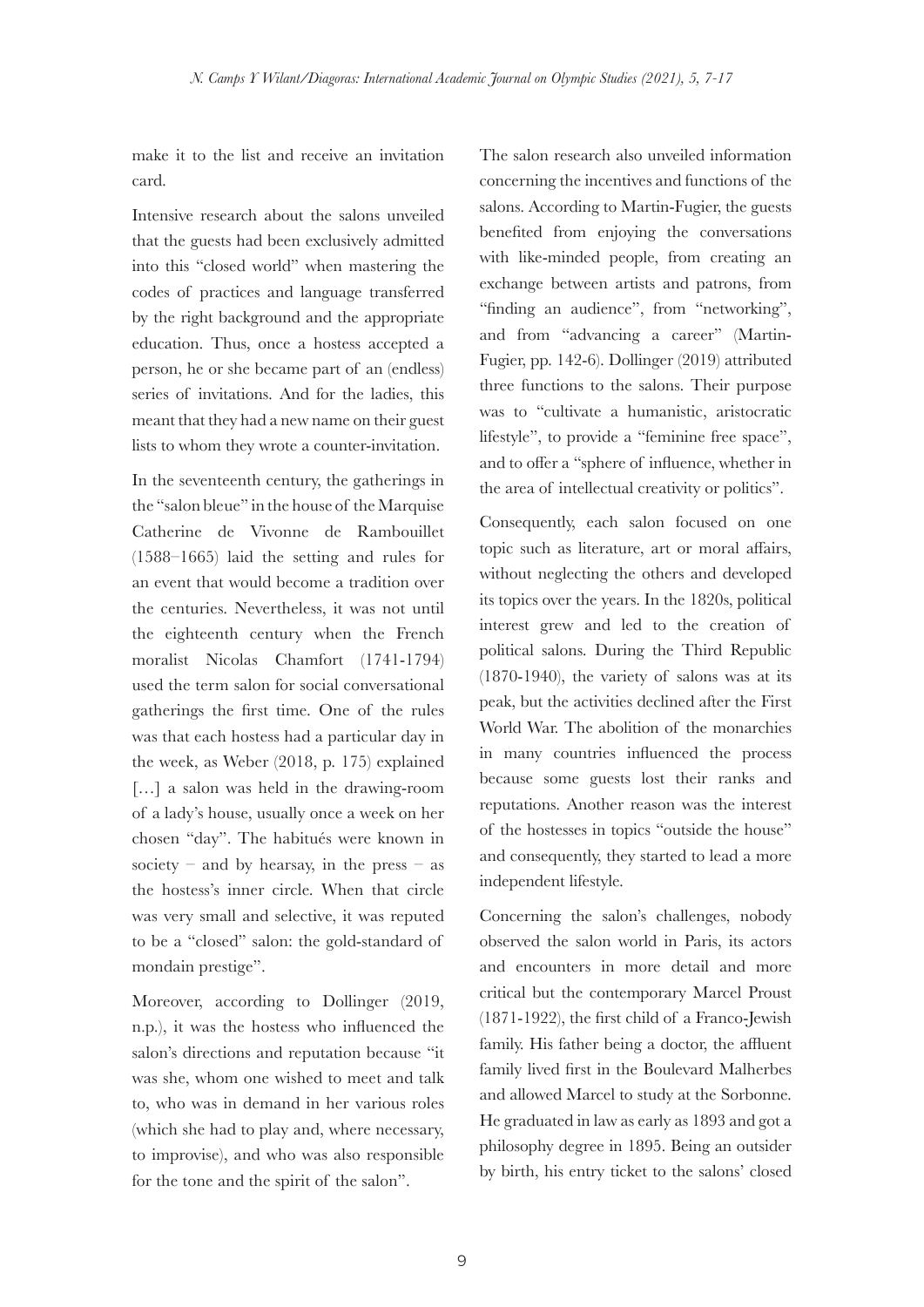world has been his school classmate, Jacques Bizet (1872-1922). Bizet's mother, Geneviève Halévy Bizet Straus widow of the composer Georges Bizet (1838-1875), was among the well-known hostesses of the salons for Paris's high society (Martin-Fugier, 2003; Weber, 2018). Proust's acceptance into the Straus salon became the door-opener to all the salons in Paris where he met persons who pushed his career. "Among the moneyed jet-set of the period, Proust met in the various salons" (Sansom, 1973, p. 47) were many interesting and influential personalities, such as Comte Robert de Montesquiou (1855-1921), who helped him to grow his network.

Proust fascination for the salons formed the base for his writings but had a turning point during the Dreyfus affair<sup>1</sup> that opened his eyes and he "grew gradually disenchanted with the world of the coronets", as Sansom stated (p.67). All good and bad experiences culminated in Proust's opus magnus A la recherche du temps perdu, a novel in 12 volumes which, according to Sansom, "is not auto-biographical, but experience condensed into fiction" (p. 104). While the first nine volumes were published between 1913 and 1922, the last three only after his death, between 1923 and 1927. Proust integrated childhood memories in his novel and made slight changes to places at the coast in Normandy. For example, he changed the village Illiers into the fictive Combray, and Cabourg became the seaside place Balbec.

The writer made his eyewitness observations of the hostesses and their guests for four decades until his death and translated them into literature, creating a specific image that

captured the persons and the atmosphere of his time. As Sansom (p. 10, p. 51) summarized, "Proust himself emphasized that anyone character was a composition of eight to ten facets of real people he knew [….][and] analyses the various snobberies of Society and the middle classes. He sees emotional prejudice as easily at servant level as at bourgeoise level or on the true-blue heights of princely anti-Semitism. In the novel, he pirouettes, but he records, too". The literature research findings confirmed Proust's "record", or better said eyewitness account. For example, concerning real persons in Proust's novel the Comte Robert de Montesquiou inspired Charlus Guermante while the Comtesse Greffulhe together with Madame Halévy Bizet Strauss and Laure de Sade Chevigné inspired the complex character of the Duchess de Guermantes (Hillerin, 2014; Weber, p. 10).

The background information and Proust's accounts conveyed the image of the salons explaining their source, their codes and the vital role of their hostesses. Subsequent, the following section introduces one of the it-hostesses in her time, the Comtesse de Greffulhe.

### The Hostess – the Comtesse de **Greffulhe**

"I finally saw the Comtesse Greffülhe [sic] (yesterday at Mme Wagram's) […] and there is not a single element in her that one has ever seen in any other woman or even anywhere else. But the whole mystery of her beauty is in the sparkle, and above all the enigma, of her eyes." (Marcel Proust, July 2, 1893, as quoted in Weber, p. 560).

When Proust saw the Comtesse de Greffulhe for the first time, he wrote to his friend, Robert

<sup>1</sup> In the winter of 1894, officer Alfred Dreyfus was accused and convicted by the court-martial to be a Prussian spy, having betrayed the interest of France. The case turned to have been a judicial error.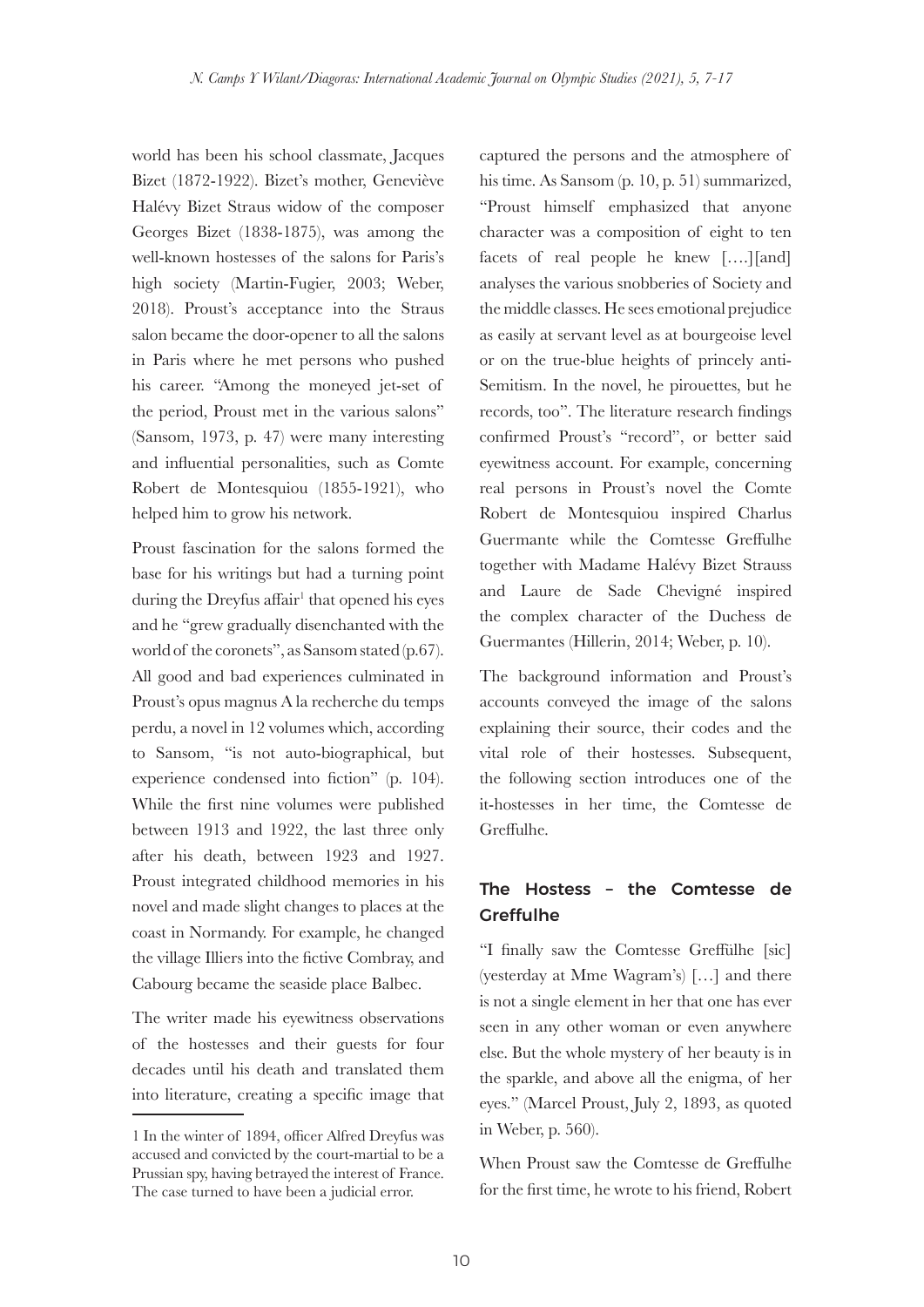de Montesquiou (1855-1921), who was her uncle, these lines (Pasler, 2008, p. 315; Kold, 1970, p. 217). This "beauty", Elisabeth de Riquet de Caraman (1860-1952), was the child of a Franco-Belgian noble family, her mother being a descendent of the Montesquiou family and living in Paris. At the age of eighteen, Elisabeth married de Comte Henri Greffulhe (1848-1932), and her husband's wealth enhanced her noble birth. Due to her status and social influence, she did not only become a salon hostess, but her fortune enabled her to establish herself as a patroness of the arts. For example, she promoted the American painter James Abbott McNeill Whistler (1834-1903), whom she met during a journey to the United States of America in 1887. In parallel, she founded the "Société des Grands auditions musicals de France" in 1890, which organized auditions of known composers such as Claude Debussy (1862-1918) or Richard Wagner (1813-1883) (University of Glasgow, 2003; Pasler, 2008, p. 310). Among the society's members were Prince Edmond de Polignac (1834-1901) and Félix Faure (1841-1899), the president of France between 1895 and 1899.

According to Weber (pp. 203-41), what made the Comtesse de Greffulhe special was not only her noble birth but the image of her own she created staging her appearances in public. An exclusive wardrobe for which she spent 30.000 Francs per year and her strategy of always coming late and leaving early built this image and transformed her into this desired but unreachable woman, "fueling" her reputation as one of the most important hostesses. Consequently, her salon guests were the most exclusive persons of the Parisian society. Thus, for example, the event described by Proust in the introduction was a salon with 200 guests, among them the Comtesse de Noailles, the Duchesse de Bisaccia and King Oscar II of Schweden as identified by Weber (pp. 581-587).

The Duchesse's image strategy included a third element: the press. This link enabled her to orchestrate her image's communication and to nurture it. For example, she understood very early how helpful it was to leak information about the guest list to the journalists. As Weber researched, the Duchesse had cordial relationships with the directors Arthur Meyer from Le Gaulois and Gaston Calmette from Le Figaro (pp. 239-40). Her benefit of this "practice" was twofold because the journals' articles mentioned her salons as well as attendances to other salons and events.

It was not only her connection with the press that made her an "enfant terrible", but it was also her inappropriate behaviour that was against the "etiquette" (Weber, p. 237). For a person of her social class, it was the rigueur not to "get yourself talked about" (se faire parler) and to develop a sphere of influence outside the home (Pasler, p.293). In this context, Proust's 3000 world article about the marvelous event at the Comtesse de Greffuhle's house has to be mentioned, which was never published because of her husband's objection (Alberge, 2018). The Comtesse's sphere of influence at home had been her salons, and taking into account her "success" outside the house allows concluding that she organized them with great dedication.

Furthermore, due to the popularity of her salons, sometimes the guests faced challenges as the writer Willliam Sansom (1912-1976) identified: "Also, to be invited with the gratin did not necessarily mean meeting them; even on the premises, one had to seek a further introduction, and follow this, if granted, with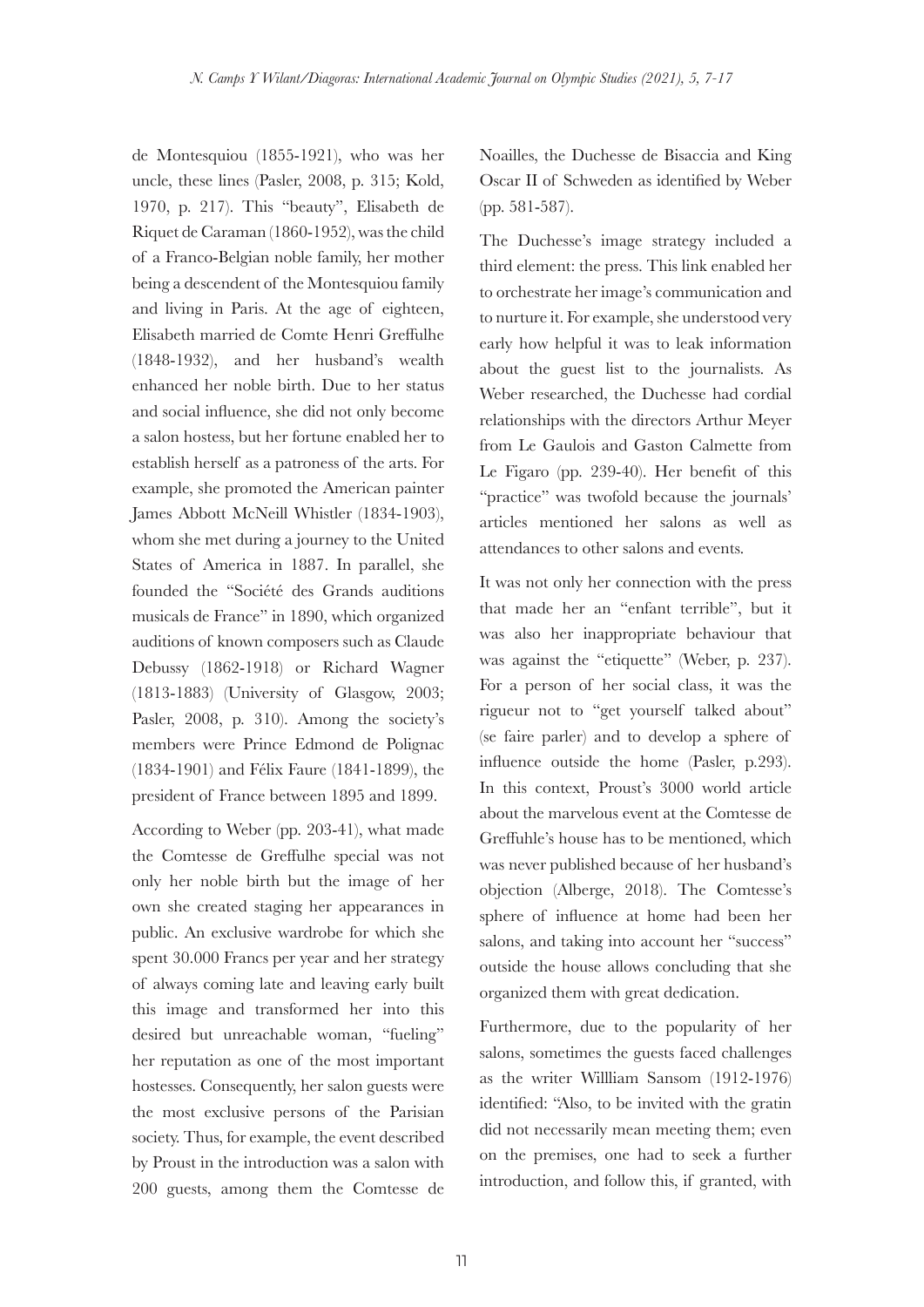some performance of wit or worth" (pp. 55- 6). For example, Proust made this experience. The writer's friendship with Montesquiou allowed him to move in the circle of the Comtesse de Greffulhe. Still, it was almost a year after the first encounter that Proust's official introduction took place on 30 May 1894 (Weber, p. 532). Ever since, the writer had been a frequent guest at the Comtesse's house.

As Weber researched, the Comtesse de Greffulhe understood to fill out her role as hostess perfectly. In addition, she was a good networker as it was confirmed by Pasler (p. 316), emphasizing that to be "armed with these personal, social and political advantages" helped her in networking, and "by mobilizing her numerous connections and with the savvy use of intermediaries, she helped others as much as they helped her". Both statements demonstrate that the Comtesse de Greffulhe's invitation was the access to an exclusive network where the guests got help for their ideas and undertakings. It has to be stressed that, although she had been an it-hostess, her life and achievements have fallen into oblivion. She was not only a patroness of the arts but studied photography in the famous studio of Gaspard-Félix Tournachon, better known as Nadar (1820-1910), in Paris and funded Marie Curie's research before she died in Lausanne in 1952 (Hillerin, 2014; de Crossé Brissac, 1991).

#### The guest - Pierre de Coubertin

Having described the salon hostess Comtesse de Greffulhe and some of her guests, this section elaborates on how Pierre de Coubertin fitted into the salon world.

The book "Memoires de jeunesse" recaptured the family's activities from Pierre de

Coubertin's birth up to 1888, comparable to other noble families (Clastres, p. 34). As the Baron explained therein, the family divided the stays between the different houses throughout the year: "For us the year was broken down into seven months of winter and spring spent in Paris in the city in the old house where I was born and which I still lived at the age of 60: six weeks in our chalet in Étretat, two and a half months in Mirville (August and September), finally three weeks in October in Coubertin" (p. 33). Part of the activities at these places had been invitations, for which, the book provided two facts. First, during Pierre's childhood, his father attended a "bal de gala" due to the 1869 World Fair together with the Prussian king and his Chancellor Bismarck as well as other royals. Second, among the guest to the de Coubertin's was the "Count Nieuwerkerke, surintendant of Fine Arts and a friend of my father" (p. 34; Camps Y Wilant, 2018a). His mistress was Mathilde de Bonaparte (1820- 1904), cousin of Napoleon III. and a wellknown hostess of salons about whom Proust wrote in his salon article series. Unfortunately, proofs, such as invitations cards, for the gatherings are missing at this point in time.

In contrast, the information concerning the 1880s is more abundant because it evidenced that Pierre de Coubertin had a link to the salons in Paris (Clastres, pp. 83-93). Twentyeight names of noble-born women paired with his impressions of the salons were eleven-page evidence that Coubertin attended these social gatherings without attributing hostess and/or guest roles to the women. One example was the Duchesse de Maillé, whose salon took place each Sunday evening in the wintertime and on Easter Monday, and who organized the traditional "white ball", which was the "rite of passage for the "well (/high) born" young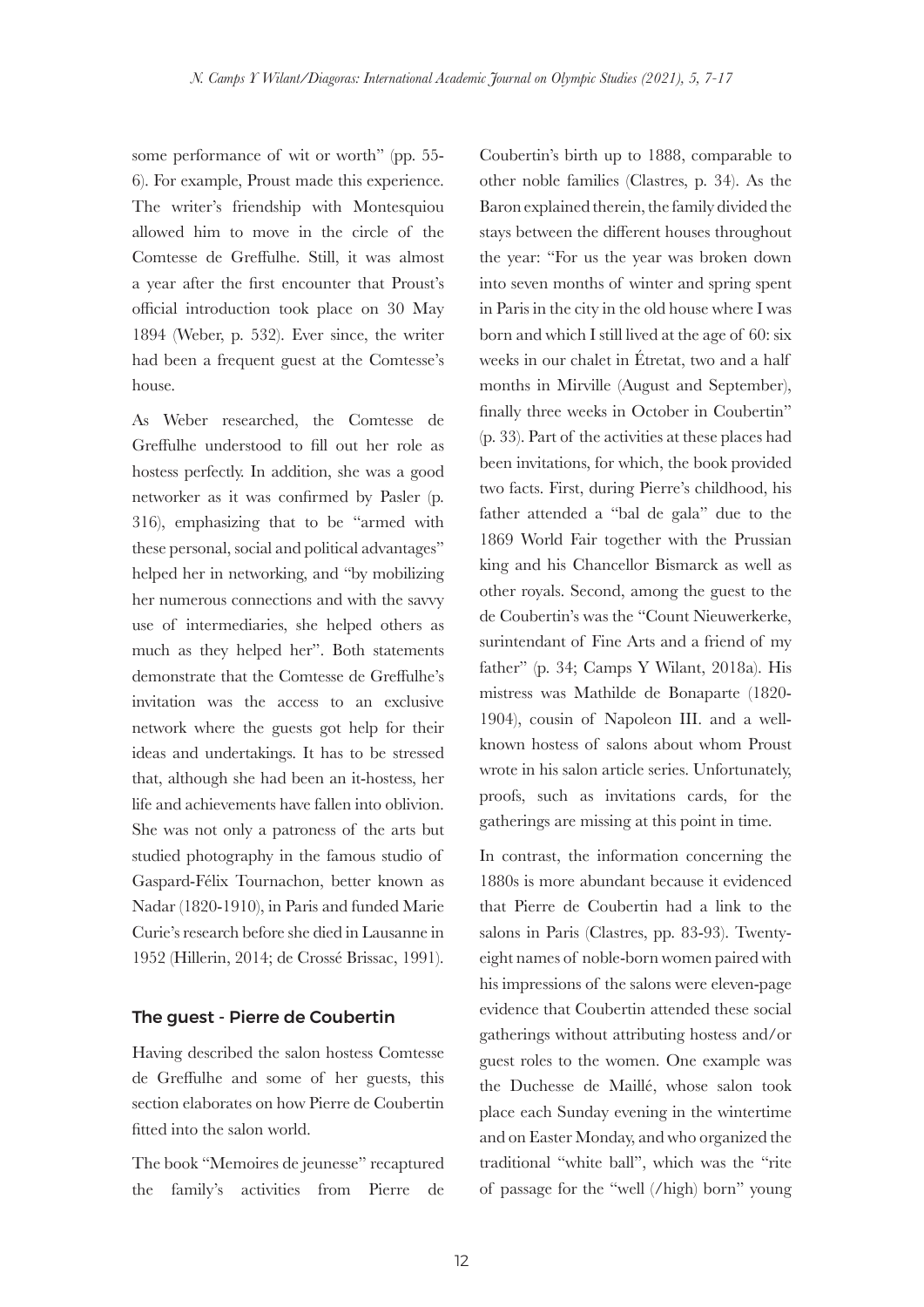people" (p. 86). With this sentence, Coubertin emphasized the importance of participating in the salons.

His accounts included the procedure around the salons as well. One challenge for the young men had been the right transportations means to get to a salon site "as there had been no metro and not taxi-autos […] and it was inappropriate for young men to get there by omnibus" (p. 84). Another vital element had been the appropriate dressing "a bowler hat was only allowed in the morning" (p. 85). The most crucial element had been the visiting cards. The procedure required to send "antennary business cards to drop off upon receiving the invitation and again within eight to ten days after the ball, visiting cards to parents of young girls with whom we had danced for the first time" (p. 84). In addition, the timing of the sending the "cards could become a "real nightmare, because many ladies took it very badly when one put them in their homes at the hours when they (the ladies) were there" (p. 84). Unfortunately, Coubertin's Memoires did not provide any source material regarding the salons and hostesses mentioned.

Nevertheless, Coubertin's descriptions allowed concluding that he mastered all the challenges. Even more, in entering this "contest", he attested to the salons a particular reputation of which he was aware when stating that "the most chic salons were obviously the ones kept the closest" (p. 85).

### The evidence – the visiting card(s)

By coincidence, a recent research project addressed the lack of evidence concerning the visiting cards. In 2019, the researcher and

Pierre de Coubertin medal<sup>2</sup> bearer George Hirthler and the author started to analyze the Baron's correspondence with women of his time whose letters are hosted in the International Olympic Committee (IOC) archive in Lausanne.

Therefore, the Baron's correspondence, in total 74 documents, was transcribed, translated and contextualized. The preliminary findings shed light on Pierre de Coubertin's involvement in the salon world because a name appeared among the correspondents - the Comtesse de Greffulhe. The same name appeared in his Mémoires (Clastres, 2008, p. 87) and had the annotation "née la Rouchfoucauld". By doing so, Coubertin seemed to have missed that this had been her husband's family line.

The invitation card reads as follows:

### "Thank you Monsieur,

For your friendly letter  $- I$  am at my place Wednesday after 5.30 and will be very delighted to see you." (Comtesse de Greffulhe, 1904).

While her invitation card sounds like an invitation to a personal meeting, another source that came up along the research project identified parts of it as a standard phrase for invitation cards. The evidence is a leather "album" in which Pierre de Coubertin collected all the visiting cards he received from 1882 to 1885. This primary source, also hosted in the IOC archives, was used the first time for the fictional novel The Idealist, in which Hirthler (2016, pp. 161-170) described how Coubertin might have experienced such a salon by using the salon of the Princess de Sagan as

<sup>2</sup> In 2020 the International Olympic Committee awarded the Pierre de Coubertin medal to Hirthler for his excellent work on the Olympic Movement and the Baron's life.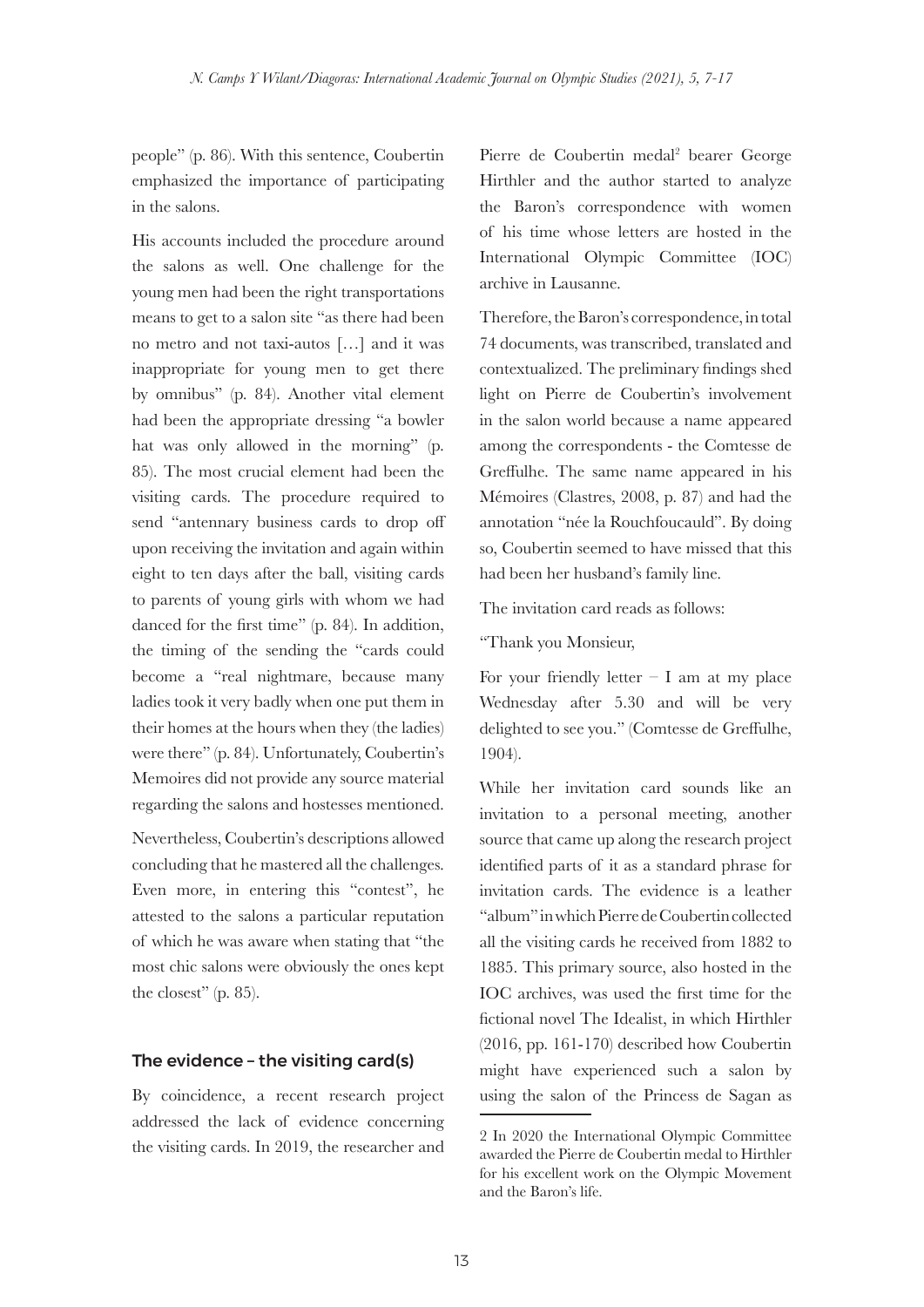an example. Since the "album" has no title, this paper uses the term scrapbook further on. All invitation cards in this scrapbook have the exact wording structure using "(name) will be at her house (day) (time)", the same pattern the Comtesse de Greffulhe used.

In addition to the names of the salons' hostesses, the scrapbook provides additional information about some events. Next to the cards, Pierre annotated the names of his dance partners, the ones he had to write cards afterwards, as he mentioned above. The Comtesse's name appears four times. In May 1883, there had been gatherings at the Comtesse de Pontèves and at the Baronne de Layre. The following year, both danced together at the Baronne de Schickler in February and at the Duchesse de Bisaccia in June. Therefore, the scrapbook proves that Pierre de Coubertin met the Comtesse de Greffulhe at some salons and allowed us to assume that both moved in the same circles of salons.

At this point in time, neither the author and Hirthler ,nor Weber (2019) could trace the evidence in terms of Coubertin's reply to the Comtesse's invitation. The same is the case with the other noblewomen. Nevertheless, the source materials discussed evidence that Pierre de Coubertin and the Comtesse met at several salons in the 1880s and were in contact twenty years later.

It can be concluded that while attending the salons in Paris, Pierre de Coubertin started to build his network of persons who helped him move forward with his ideas. Thus, Proust's judgement concerning benefits might also apply to the Baron as a salon guest:

"Salons […] were places where people talk about everything, from literature to politics. It was in salons that reputations were made or new ideas came under fire. Each salon took a clearly defined position, its habitués either promoting or attacking the new idea. In those days, very few great men succeeded without first passing through a salon, where they had the good sense to befriend an influential woman or two." (Proust, 1893).

Unfortunately, the source material evaluated so far does not allow to appraise the Comtesse's contribution in this case.

# In search of the answers to the open questions

The evidence presented in this paper enabled Pierre de Coubertin's contextualization in the "closed world" of the salons in Paris. However, more important is the fact that it unveiled a connection between Coubertin and an it-hostess. This link needs to be elaborated on in more detail, and the following fields are important, therefore.

One of the future research fields is the Comtesse's archive. It comprises a box with personnes inconnues meaning persons not identified yet but might host evidence related to Pierre de Coubertin. Unfortunately, more detailed research in the archives is not possible due to the current pandemic situation at this point in time.

Another future aspect is the need to elaborate on in more detail the extent to which Coubertin could have benefited from the Comtesse's network, for example, when "recruiting" new IOC members. For example, Charles (Marie François?) de La Rochefoucauld (1863– 1907?), cousin of Henri Greffulhe, had been a friend of Pierre de Coubertin since school and became a member of the Organizing Committee for the 1900 Olympic Games.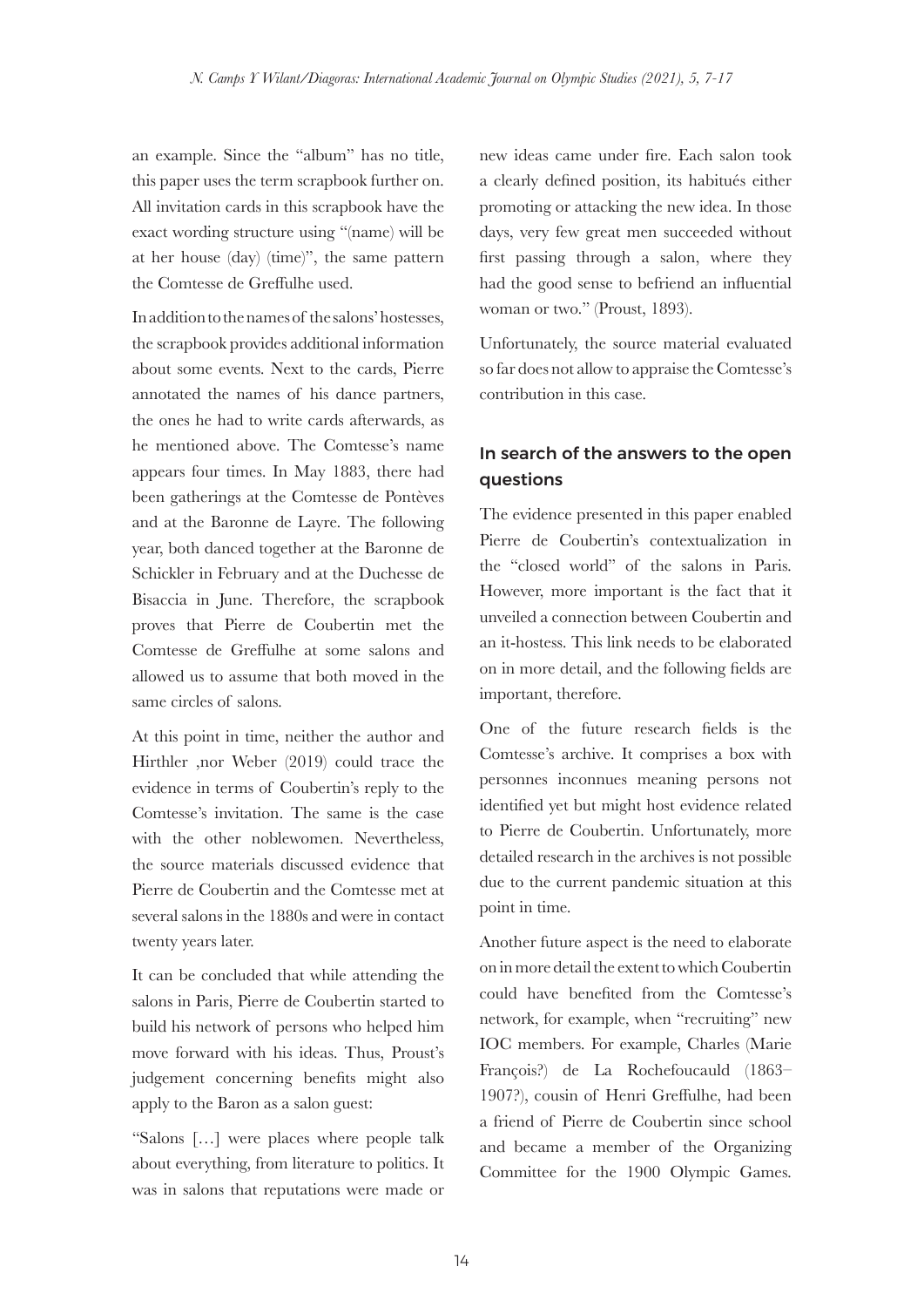Further, other family members and befriended family members played a role in the Olympic movement. For example, the Comtesse's cousin, Prince Georges Bibesco (1880-1941), and Melchior de Polignac (1880-1950), greatnephew of Prince Edmond de Polignac, had both been IOC members (Coubertin, 1974, pp. 11-15).

The third set of questions will concentrate on more events and places where Coubertin and the Comtesse met. An example, therefore, is the salon of the Comtesse de Bisaccia, which Coubertin attended (Clastres, p. 103). The Comtesse de Greffuhle might have been a guest at the same event, taking into account that she invited the Comtesse de Bisaccia to her house in 1884 and that the counterinvitation rule was mandatory. In terms of places, Normandy is interesting because the Comtesse owned a house at Dieppe (Weber, pp. 261, 352, 400). Furthermore, this is one of the villages to which the de Coubertin family regularly rode during the stays at Mirville, as Coubertin's father documented in his journal (Camps Y Wilant, 2018b; Klima, 2017; Clastres, 2014, p. 39).

For sure, it might be interesting to analyse Comtesse de Greffulhe's relation to the press, as it might be possible that she supported the publication of some of Coubertin's articles. After all, she was friends with directors of important journals.

In terms of networking activities, these preliminary findings can take up the research done by the sports historians Stephan Wassong and Norbert Müller (2007), who analyzed the Baron's relation to Jules Simon. This paper's findings allow us to set a new focus on the women of his time, their salons and networks. In sum, it can be hoped that future research will

identify "unknown" persons who supported Pierre de Coubertin and his Olympic vision.

#### References

Alberge, Dalya (2018, May 26). "In search of lost manuscripts: essays reveal Proust's love of society women", The Guardian. Retrieved May 5, 2019, from http://www.theguardian. com/books/may/26/proust/women-fin-desiecle-paris-salons. Retrieved May 29, 2021 from https://www.inkl.com/news/in-searchof-lost-manuscripts-essays-reveal-proust-slove-of-society-women

Camps Y Wilant, Natalia (2018a). When art was an Olympic discipline: the Fine Art Salon as a possible model for the concept of the Olympic Art Competitions from an art history perspective. Sport in History, 38(4), pp. 457-475.

Camps Y Wilant, Natalia (2018b). Decoding Olympic History in a Painting by Charles de Coubertin, The International Journal of the History of Sport, 35(17-18), pp. 1815-182.

Chamfort, Nicolas (1795). Produits de la Civilisation perfectionnèe. Maximes et pensées, caractères et anecdotes. In N Chamfort, Œuvres completes. Paris: Ginguené

Clastres, Patrick (2008). Mémoires de Jeunesse. Pierre de Coubertin. Paris: Nouveau Monde éditions.

Clastres, Patrick (2014). Pierre de Coubertin from Writings to Archives, in S. Wassong, N. Müller and J.-L. Chappelet (eds). Pierre de Coubertin and the Future.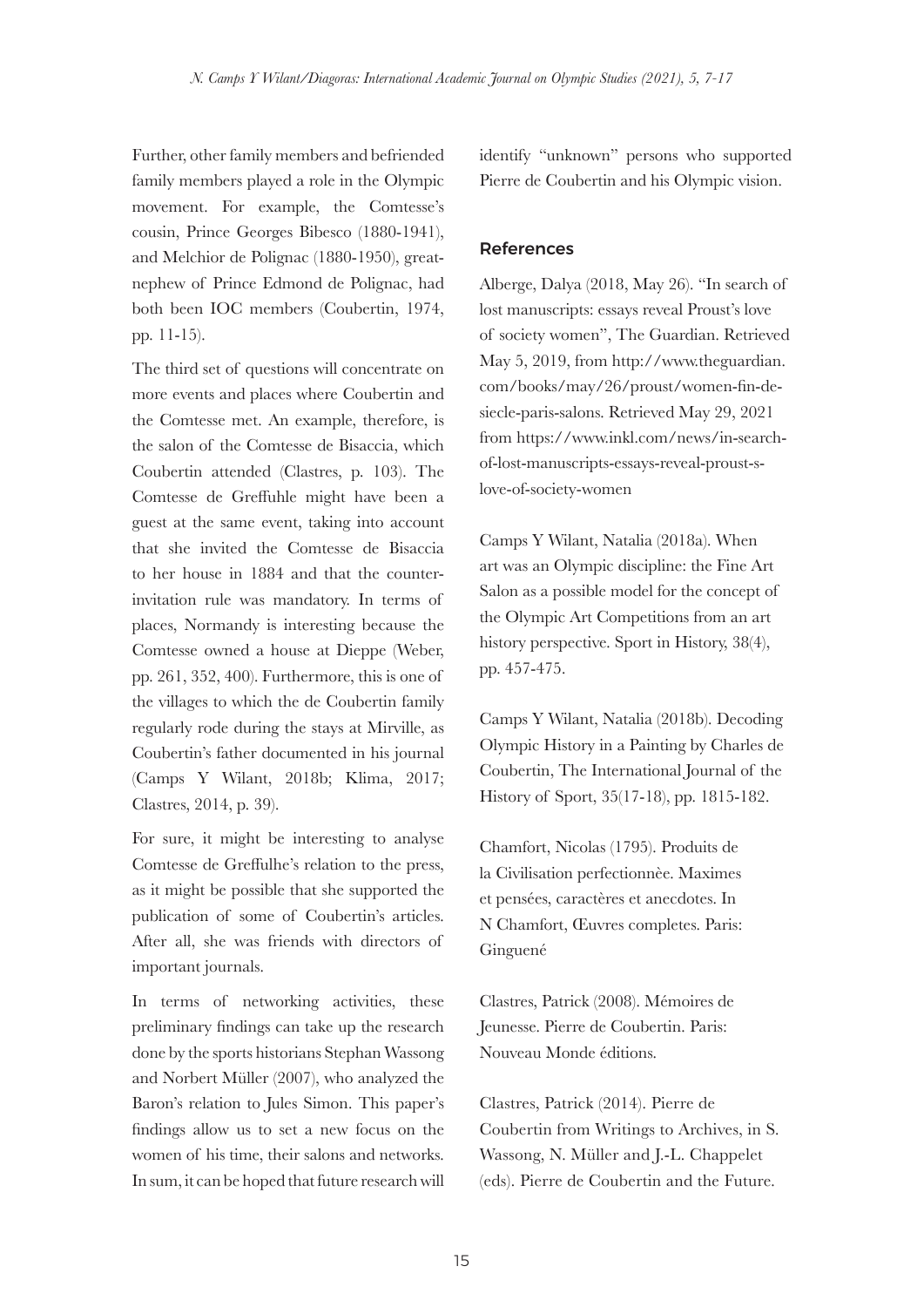Lausanne: Comite International Pierre de Coubertin.

De Cossé Brissac, Anne (1991). La Comtesse Greffulhe. Paris: Perrin.

De Coubertin, Pierre (1974). Einundzwanzig Jahre Sportkampagne (1887–1908). Ratingen. Henn Verlag.

Dollinger, Petra (2019). Salon. European History Online. Retrieved May 13, 2021, from http://ieg-ego.eu/en/threads/ crossroads/knowledge-spaces/petradollinger-salon#InsertNoteID\_135\_ marker136.

Hillerin, Laure (2014). La comtesse Greffulhe, L'ombre des Guermantes. Paris: Flammarion.

Hirthler, George (2016). The Idealist – the history of Baron Pierre de Coubertin. Atlanta: Ringworks Press.

Klima, Helena (2017). Le journal intime de Charles de Coubertin (1891-1895) - Loisirs, sociabilité, émotions (Master Thesis at the Université de Lausanne).

Kold, Philip (ed.) (1970). Correspondence de Marcel Proust - Volume 1 1880-1895. Paris: Plon.

Martin-Fugier, Anne (2003). Les Salons de la IIIe République: Art, littérature, politique. Paris: Perrin.

Proust, Marcel (1893). Les Grands Salons Parisien, Le Gaulois, September 1. Reprinted in Weber, appendix c, pp. 588-91.

Proust, Marcel (1902). The Salon of the Comtesse Greffulhe. Reprinted in Weber, appendix c, pp. 581-7.

Pasler, Jann (2008). Writing through Music: Essays on music, culture, politics. Oxford, New York: Oxford University Press.

Sansom, William (1973). Proust. London: Thames and Hudson.

University of Glasgow (2003). Correspondence of James McNeill Whistler. Retrieved April 13, 2021, from https://www. whistler.arts.gla.ac.uk/correspondence/biog/ display/?bid=Gref\_E.

Wassong, S. (ed.) (2005). Internationale Einflüsse auf die Wiedereinführung der Olympischen Spiele durch Pierre de Coubertin. Kassel: Agon.

Wassong, S. and Müller, N. (2007). Jules Simon: A prominent person in Pierre de Coubertin's early network. Journal of Sport History, 27(1), pp. 110-126.

Wassong, S, Müller N. & Chappelet, J.-L. (eds) (2014). Pierre de Coubertin and the Future. Lausanne: Comité International Pierre de Coubertin.

Weber, Caroline (2018). Proust's Duchess. New York: First Vintage Books.

Weber, Caroline (2019). Email to the author on May 6, 2019.